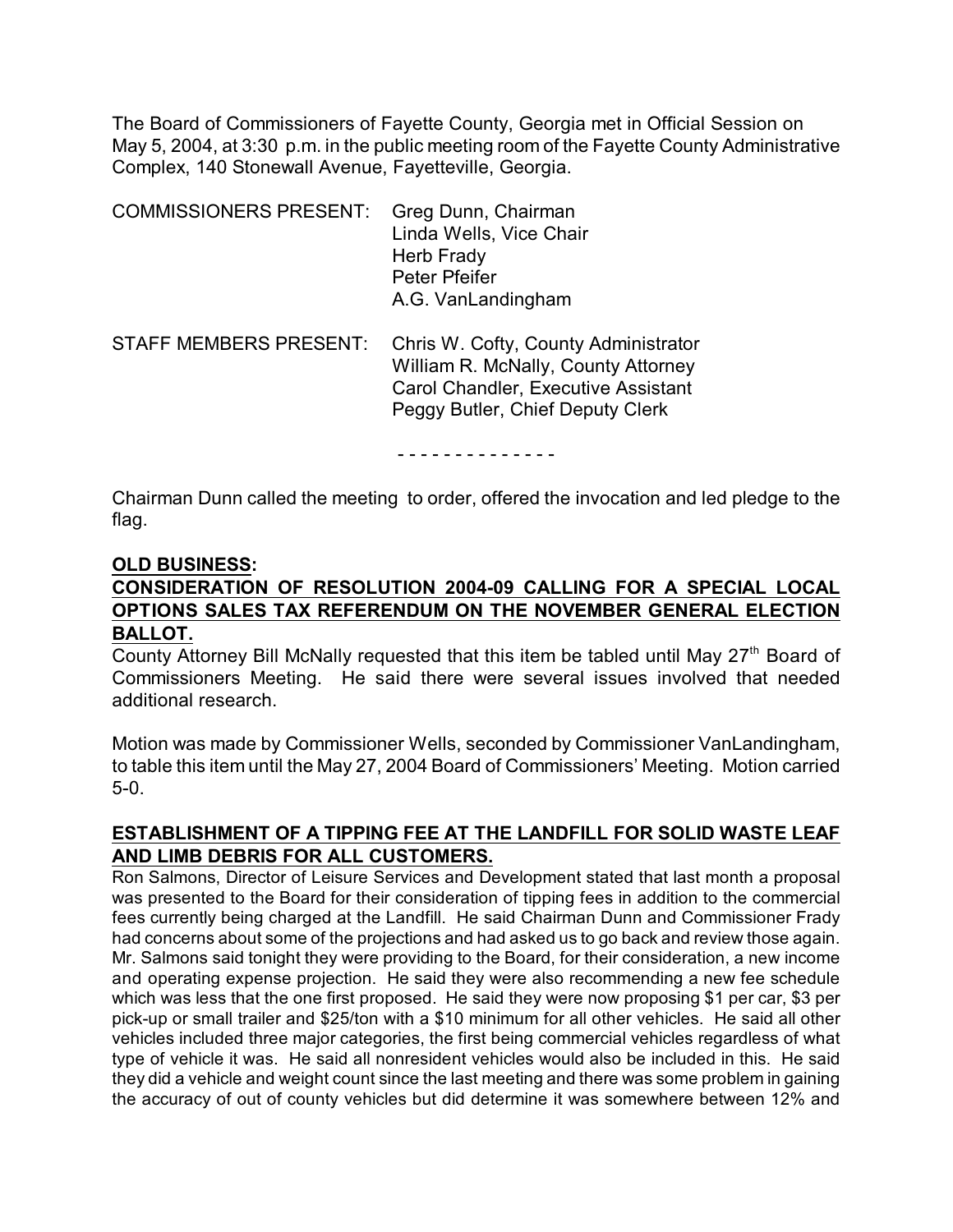20%. He said the reason for the difficulty was that 8% of the vehicles had a wildlife tag as opposed to a county tag.

He said the third major category of all other vehicle combinations included a loaded pick-up with a loaded trailer, a large dump truck, or other combinations. He said all of this examples would pay the \$25/ton fee with the \$10 minimum.

Mr. Salmons said the projected income from this break down would show that cars contributed just under 1% of the total income, pick-ups contributed about 25% of the income and the "all other" category contributed 74%. He said the expenses were based on the latest distribution of our labor. He said movement of personnel from the transfer station to the buildings & grounds had been made.

Chairman Dunn said the bottom line here was that the fee schedule proposed originally was \$4 per car, \$8 for pick up trucks and \$30/ton for all others with a \$15 minimum. He said now after the revision it was \$1 per car, \$3 per pick-up truck and \$25/ton with \$10 minimum for all others.

Mr. Salmons said that was correct.

Chairman Dunn said he appreciated the work put into this to get the fees down as low as possible and still cover the costs. He said he could now support this tipping fee.

Motion was made by Chairman Dunn, seconded by Commissioner Wells, to approve the tipping fee at the landfill as presented today. Discussion followed.

Commissioner VanLandingham said there was a question on out of county users. He asked if these were commercial trucks doing business with residents of Fayette County.

Mr. Salmons said they could or could not be. He said with the count they basically identified by license plate. He said they did not identify whether the vehicle was commercial or noncommercial other than the typical landscaping type truck. He said they did not record the license plate numbers and try to run them down.

Chairman Dunn said it appeared that staff had difficulty when someone drove up as it was almost impossible to sort out where the vehicle was from and some of the commercial companies would bring their loads in several cars so they would not have to pay for it. Now it was simplified.

Commissioner Frady said he was going to let his answer from the last meeting stand. He said he did not think we should do this. He said he would not support this.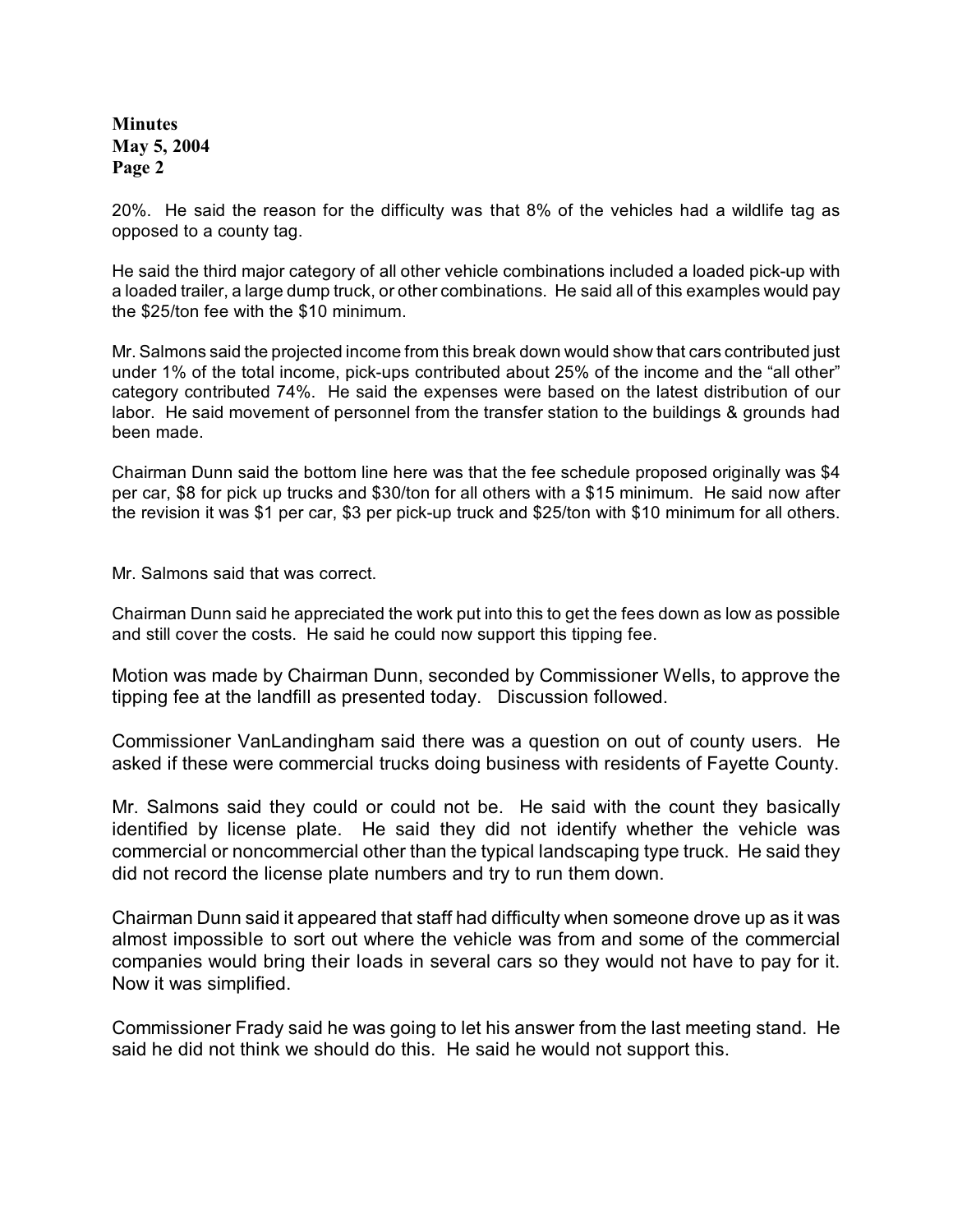Commissioner Pfeifer commented that in looking over the revised figures the fee seemed quit nominal and it was fair that the rest of the taxpayers would not have to carry that burden and that those who used the facility would help support it.

 Motion carried 4-1 with Commissioner Frady opposing. A copy of the fee schedule, identified as "Attachment No. 1", follows these minutes and is made an official part hereof.

**CONSENT AGENDA:** motion was made by Commissioner Wells, seconded by Commissioner VanLandingham, to approve the Consent Agenda as presented. Motion carried 5-0.

## **MEMORANDUM OF UNDERSTANDING WITH THE DEPARTMENT OF JUSTICE:**

Approval for the Board of Commissioners to sign a Memorandum of Understanding with the Department of Justice for the installations of the ACU 1000s. A copy of the Memorandum, identified as "Attachment No. 2", follows these minutes and is made an official part hereof.

## **CONTRACT WITH MOTOROLA FOR THE INSTALLATION OF ITAC FREQUENCIES:**

Approval for the Board of Commissioners to contract with Motorola in the amount of \$494,357 for the installation of ITAC frequencies. Annual maintenance costs to be borne by Fayette County after a year of warranty maintenance in the amount of \$34,584. A copy of the contract, identified as "Attachment No. 3", follows these minutes and is made an official part hereof.

### **TAX REFUND DENIAL TO HEALTHSOUTH:**

Approval of recommendation to deny a request for a tax refund to Health South for the years 2001, 2002 and 2003 in the amount of \$33,080.11.

## **TRANSFER OF FUNDS FROM THE GENERAL BUDGET TO THE SHERIFF'S DEPARTMENT BUDGET:**

Approval of request to transfer \$1,439.62 from General Budget funds to Sheriff's Department Budget Category 10030323-522223. A copy of the request, identified as "Attachment No. 4", follows these minutes and is made an official part hereof.

### **TAX REFUND APPROVAL TO TOMOHITO MORISHITA:**

Approval of recommendation to approve a request for a tax refund to Tomohito Morishita in the amount of \$138.11.

## **APPROVAL OF WORKER'S COMPENSATION ADMINISTRATOR'S SERVICE FEES AND RENEWAL OF SPECIFIC EXCESS INSURANCE:**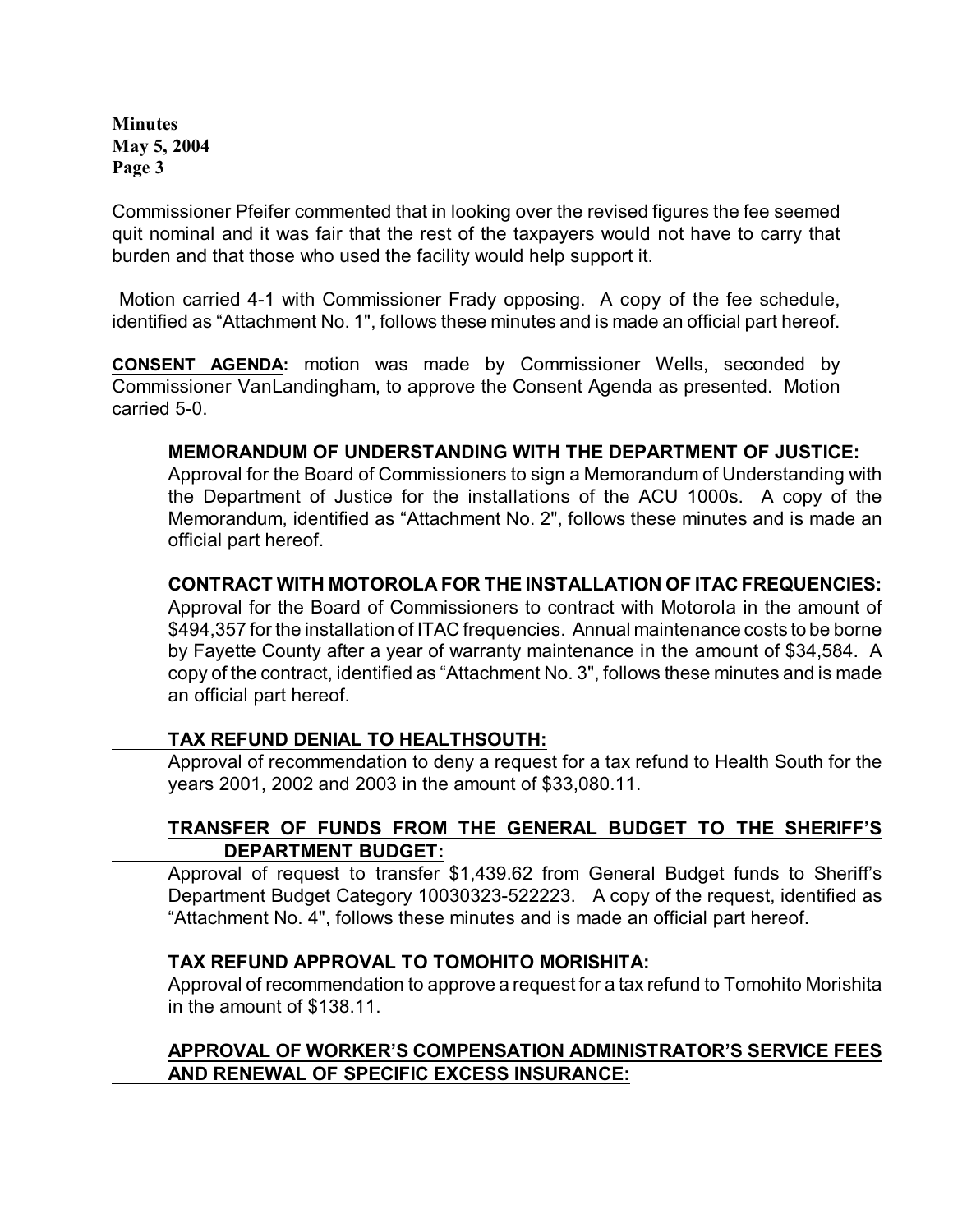> Approval of recommendation from Director of Human Resources Connie Boehnke to approve Fayette County's Worker's Compensation Administrator's service fees and renew Fayette County's specific excess insurance with Midwest Employers Casualty Company. A copy of the fees and renewal, identified as "Attachment No. 5", follows these minutes and is made an official part hereof.

## **INCREASE OF REVENUES AND EXPENDITURES IN THE GRANT FUND:**

Approval of request to increase revenues and expenditures in the Grant fund in the amount of \$9,750.38 to recognize Bulletproof Vest Partnership Grant.A copy of the request, identified as "Attachment No. 6", follows these minutes and is made an official part hereof.

## **WAIVER OF RESERVATION FEE AT MCCURRY PARK FOR THE SOUTHERN BICYCLE LEAGUE:**

Approval of request for the Southern Bicycle League to facilitate Wilson 100 Bike Ride out of McCurry Park and waive the reservation fee. This request has been approved and the reservation fee waived for the past 15 years. A copy of the request, identified as Attachment No. 7", follows these minutes and is made an official part hereof.

### **BOARD MINUTES:**

Approval of minutes for Board of Commissioners meeting held on April 7, 2004.

### **PUBLIC COMMENT:**

Members of the public are allowed up to five minutes each to address the Board on issues of concern other than those items which are on this evening's agenda.

There was no public comment

### **STAFF REPORTS:**

**BILL MCNALLY:** Attorney McNally said he had given the Board suggested changes to the Massage Therapy Ordinance. He said there was already a very strict massage therapy ordinance in existence. He said these were changes that had come about due to recent rulings and various court cases. He said the first section sets out the purpose for the ordinance itself and the second change clarified the fact that the books and records could be checked by the marshal's office only during normal business hours as opposed to no time limit which was in the original ordinance.

Chairman Dunn asked if the change with the marshal's office was that they may look at the records any time the business is open whether it be midnight or 4:00 a.m. or 2:00 p.m. He asked was it correct if they were not open we could not cause them to open to look at the records.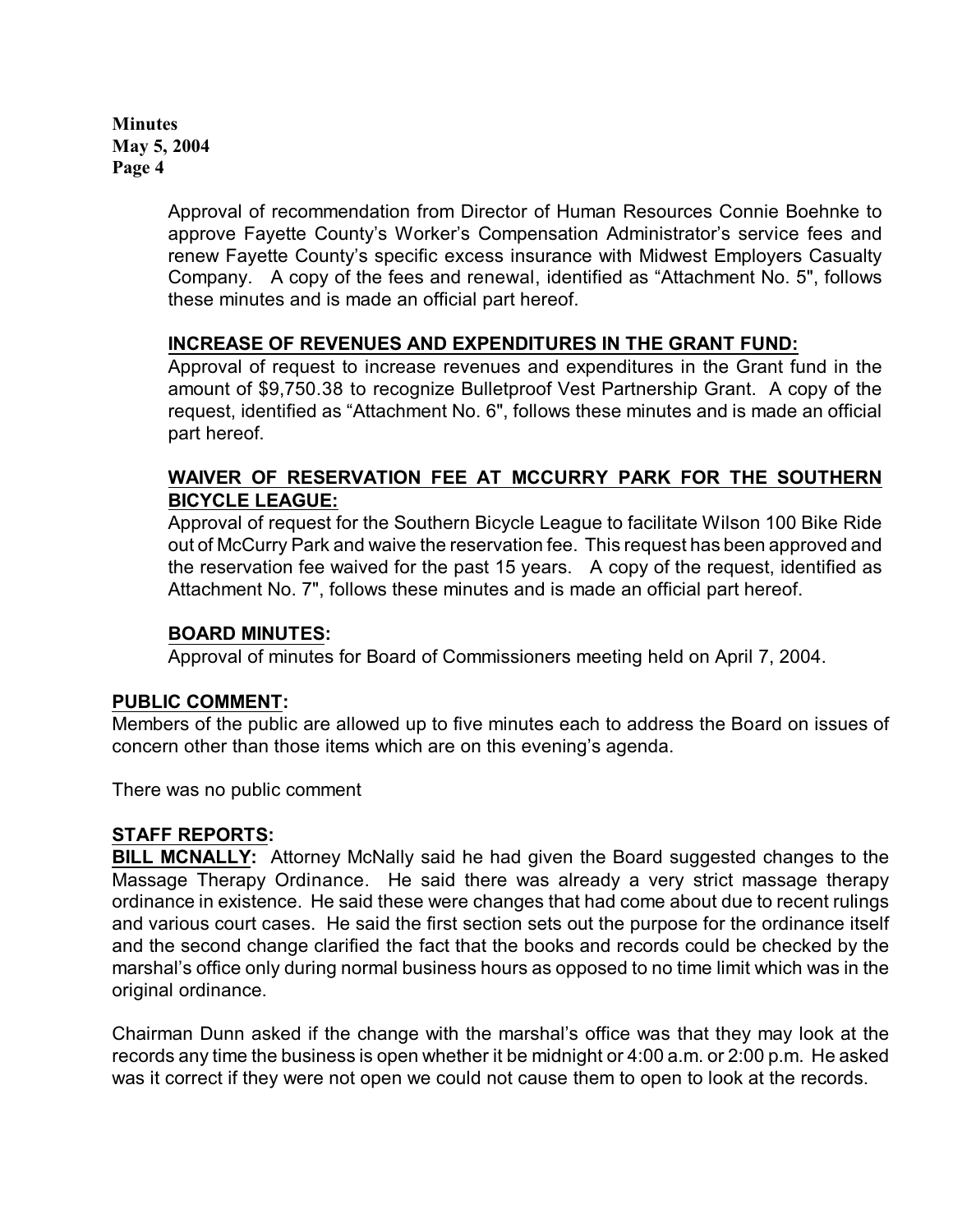Attorney McNally said that was correct. He also said the purpose of the ordinance clarification was to prevent illicit sexual activities.

Motion was made by Commissioner Wells, seconded by Commissioner VanLandingham, to approve the changes to this ordinance. Motion carried 5-0. A copy of the Ordinance No. 2004- 06, identified as "Attachment No. 8", follows these minutes and is made an official part hereof.

**BILL MCNALLY:** Attorney McNally asked for an Executive Session to discuss one real estate item and four legal items.

**CAROL CHANDLER:** Ms. Chandler informed the Board that the Budget team would be presenting the recommended budget to the Board of Commissioners next week and asked that the Board check their calendars in regards to setting times for Budget Workshops at the end of this month.

Motion was made by Commissioner Wells, seconded by Commissioner Pfeifer, to adjourn to Executive Session to discuss one real estate item and four legal items. Motion carried 5-0.

### **EXECUTIVE SESSION:**

**REAL ESTATE:** Attorney McNally advised the Board on a real estate matter.

Motion was made by Commissioner Wells, seconded by Commissioner VanLandingham, for the County Attorney to proceed in this matter. Motion carried 5-0.

**LEGAL:** Attorney McNally advised the Board on a legal matter.

Motion was made by Commissioners Wells, seconded by Commissioner VanLandingham, for the County Attorney to proceed in this matter. Motion carried 5-0.

**LEGAL:** Attorney McNally advised the Board on a legal matter.

The Board took no action on this matter.

**LEGAL:** Attorney McNally advised the Board on a legal matter.

The Board took no action on this matter.

**LEGAL:** Attorney McNally advised the Board on a legal matter.

The Board took no action on this matter.